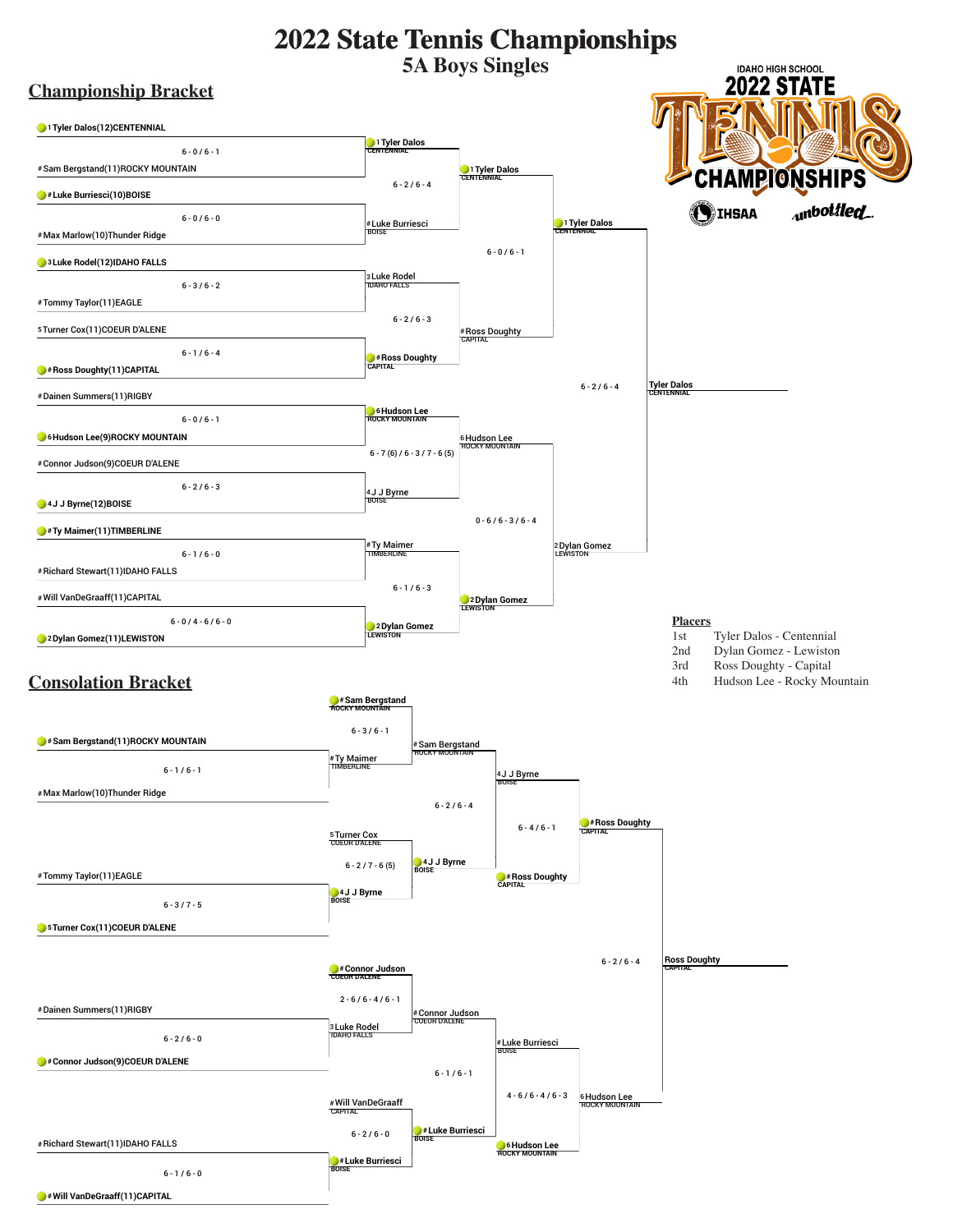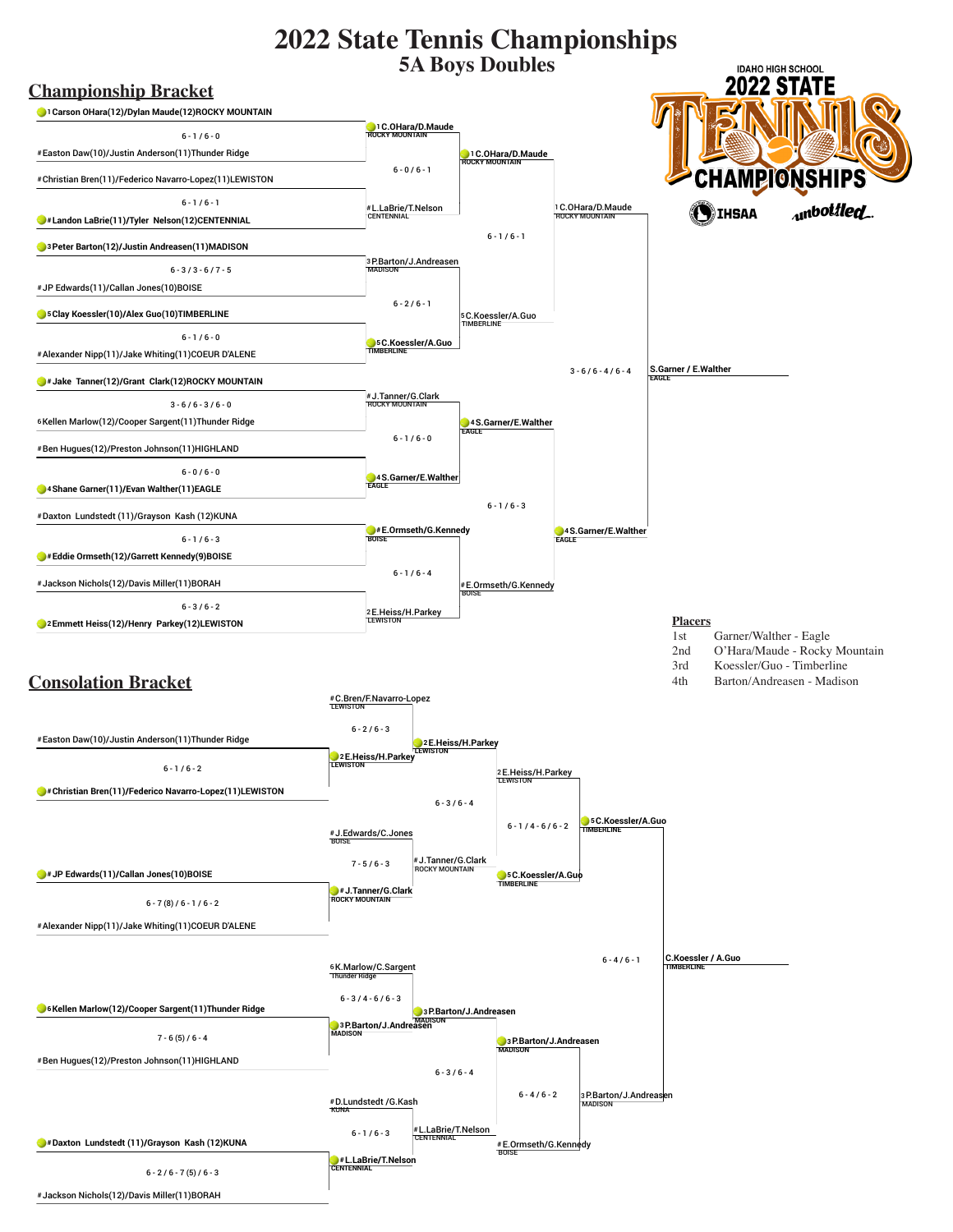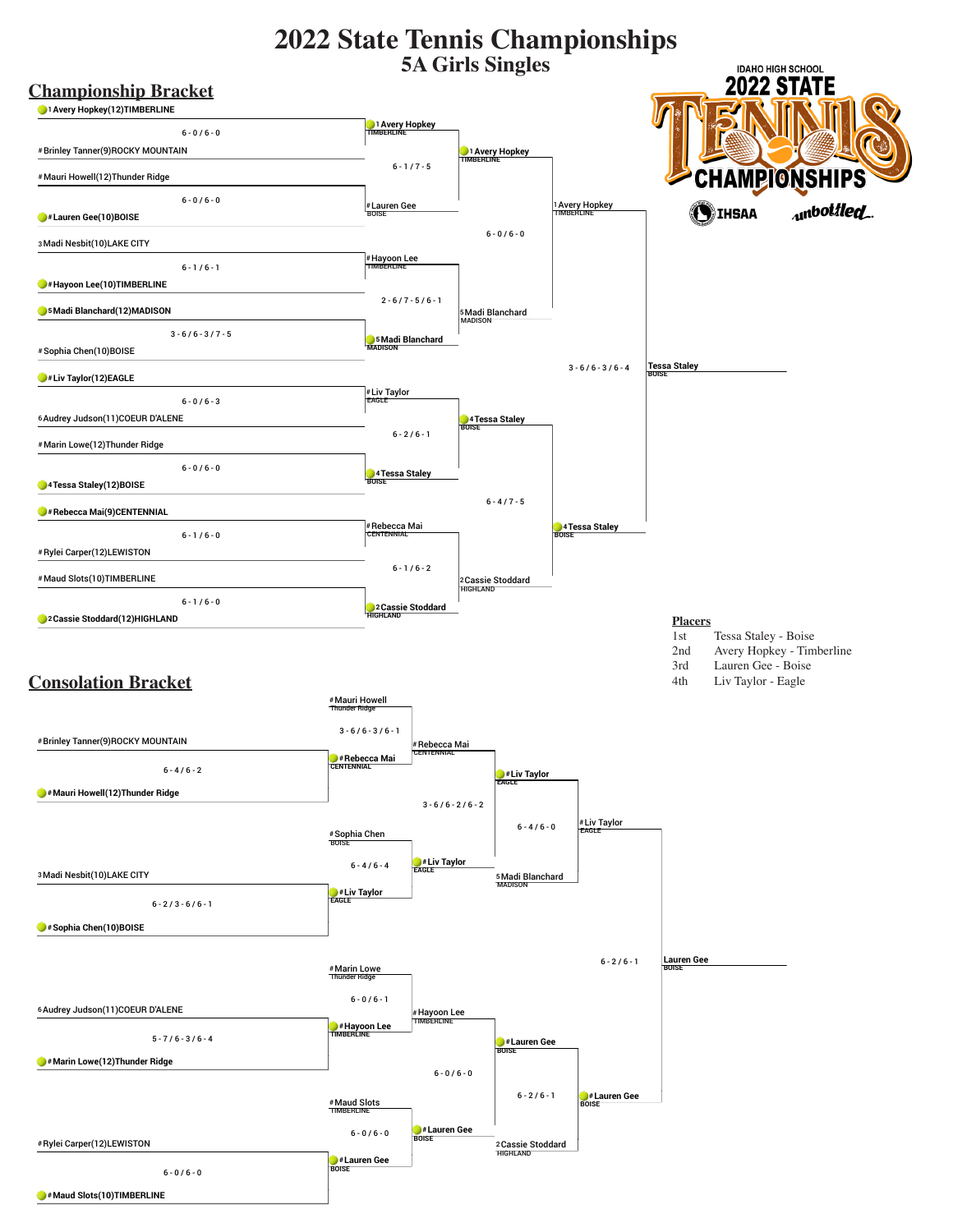

**#Julia Denton(11)/Lucy Ankeny(10)EAGLE**